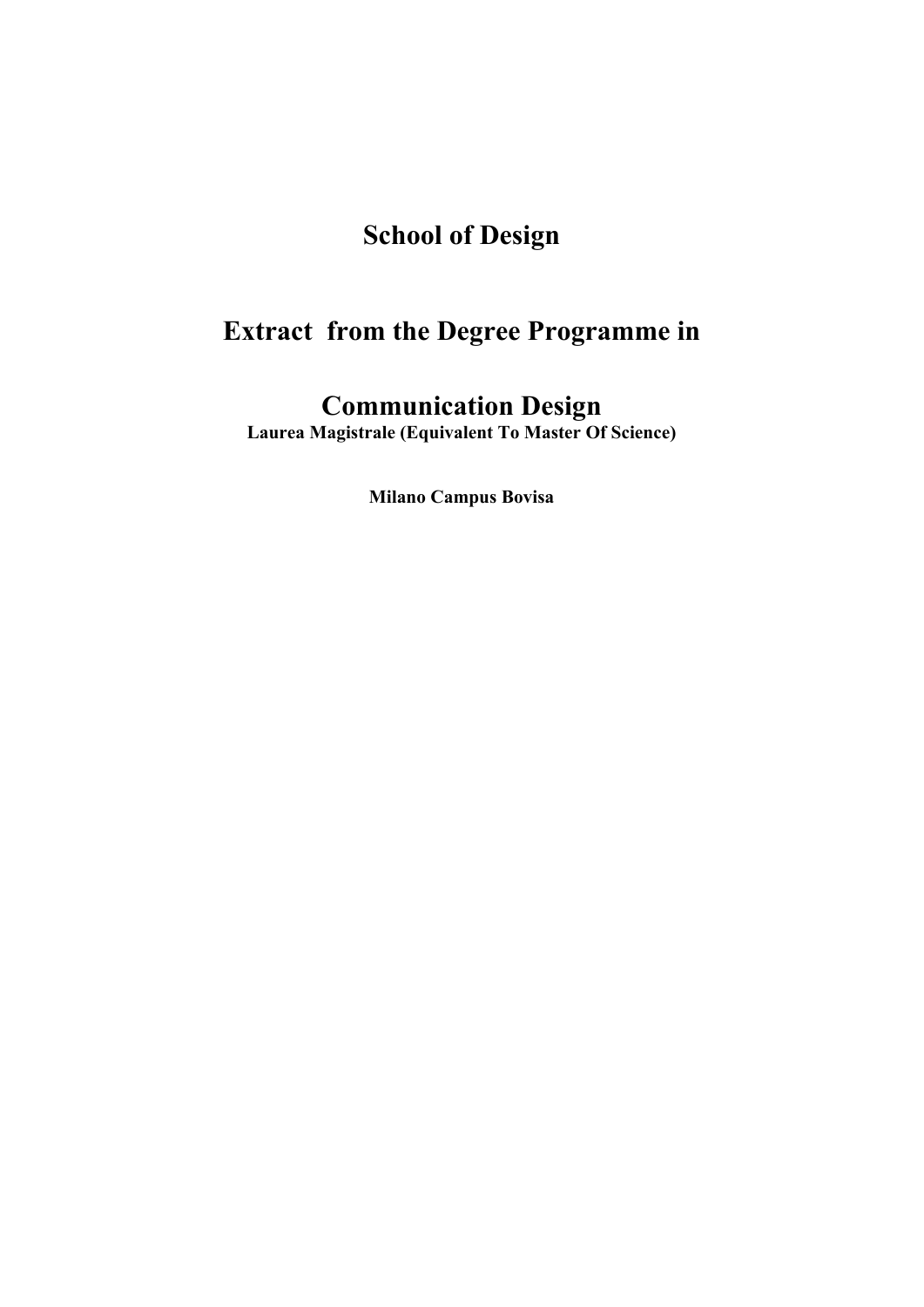### **7.5 Degree examination**

The exam consists in the discussion of a Final work, written under the guidance of the Supervisor.

The Final work will be discussed in one of the Operational Commissions (CO) established by the reference Study Programme of the student.

For presentation of final work, the candidate can use the digital, audio/video and paper tools, necessary to effectively present the work performed.

The Final work is strictly individual. It is possible to present a group of final work, with an introduction in common, and different core of the work.

There is only one Supervisor, and s/he must be a member of the Single Commission and related to the Disciplinary Scientific Sectors (SSD), elective or supplementary SSD of the Study Programmes to which the Commission is referred or to other SSD explicitly specified in the Regulation of the School. It can be supported by one or more Co-supervisors, even those not belonging to the CU or by experts on specific subjects, even not from the School.

The student can present to the Laura Commission a Final Work that may consists:

- in an **Innovative research thesis** (experimental, project, theoretical or historic kind) - that comprehends a text contribution equal to 100 pages - consists in a statement that emerges from a detailed research proposition of scientific interest.

The Thesis has to:

- study in detail the project in its technical-specific and/or system-related aspects, according to the educational objectives of the Study Programme. The discussion must include a detailed theoretical/critical, methodological and/or historical presentation and/or an experimental study;

- provide a substantial propaedeutic part dedicated to research conducted with appropriate scientific and bibliographic references;

- propose to broaden the knowledge related to a less consolidated topic and its potential applications; or a greater contribution in the advancement of knowledge compared to a specific research area;

it entitles to the assignment of a maximum score of 8 points during the evaluation of the thesis and its presentation.

#### Or

- a **Consolidation Thesis** to refine the knowledge already acquired.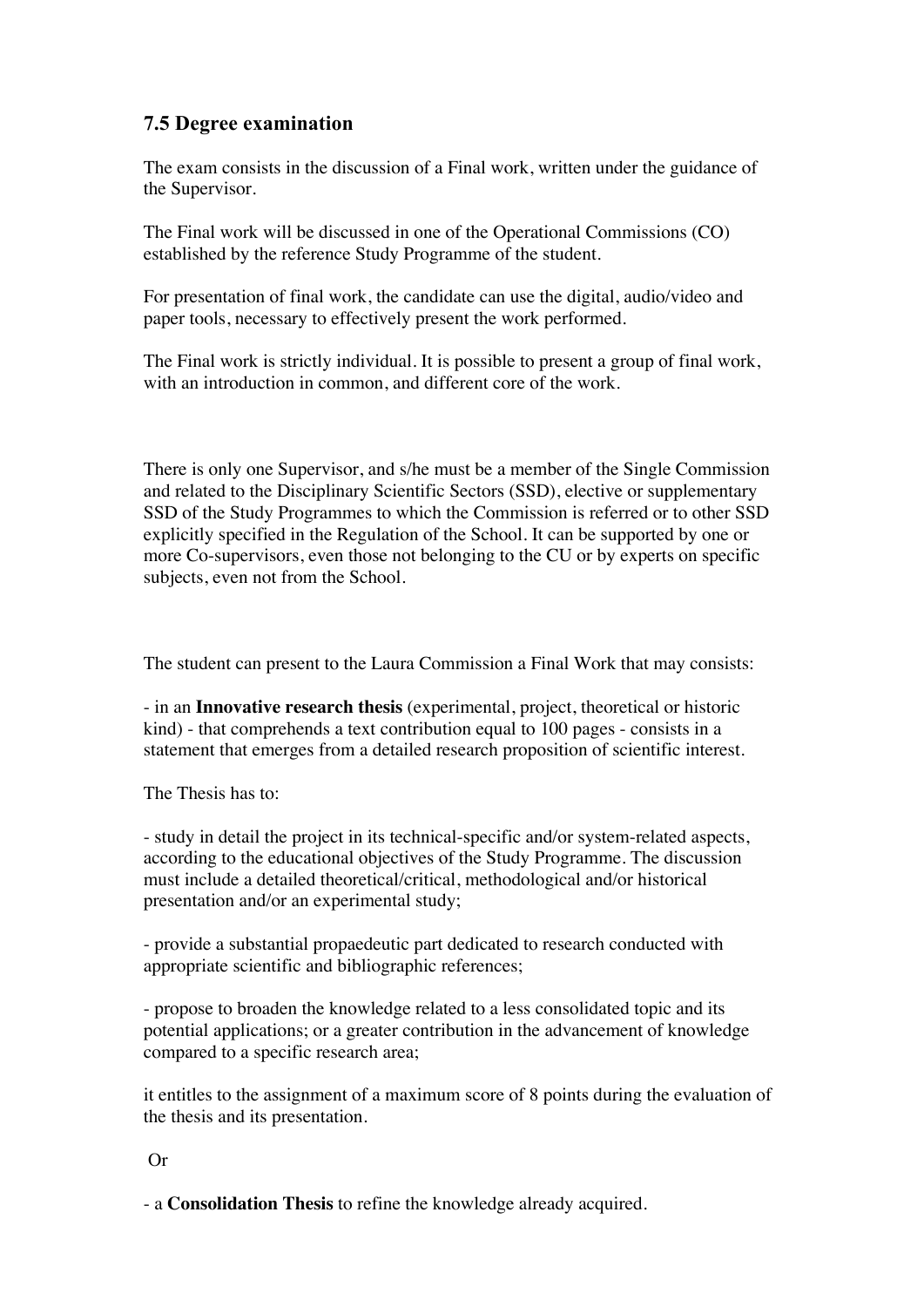it consists of an experimental paper of 50/60 folders (minimum) and has a goal of application-design and/or systematization and organization of documental or bibliographic contents starting from pre-existing analytical grids. The final work must:

- show in detail the project, by improving its technical-specific and/or system-related aspects, according to the educational objectives of the Study Programme.

The discussion must provide a detailed methodological explanation, historical aspects, theoretical/critical elements;

- focus on well-known topics of scientific research and project applications;

- provide a part of the research that is functional to project development and to a simple explanation of the basic assumptions and

main hypotheses on which the proposed project application is based;

- be primarily focused on potential design applications;

- require a minimum time of 2 months; it entitles to a maximum score of 4 points, for the evaluation of final work and its presentation.

Students can request the assignment of one of them, the innovative research or the final work to improve knowledge.

The work must show the preparation and critical skills developed by the graduating student in the areas of project in relation to the contents of the Study Programme. The Final works are usually made up of a report that contains the steps of the work, the objectives, the bibliography and the documentary sources; the technical project tables, the physical and/or virtual model where required.

The Final work is usually written in Italian or English. With a justified reason of the Graduating student, it is also possible to accept a written Final work in other languages, with the approval of the CU President. Even in this case, presentation and discussion is carried out in Italian or English. Regardless of the writing language of the final work (Italian, English or other

foreign language), it must, in any case, contain a copy in Italian and English.

The final evaluation takes into account of the student's career in the two-year LM study Programme, as well as of the final work. The score is expressed in hundredtenths. (/110). It consists of the sum of:

- the average obtained by the graduating student in the courses, weighted on credits, expressed as hundred-tenths and hundredths of hundred-tenths (without considering any as extra activity and cum laude)

2. and the increase awarded by the Operational Commission expressed as hundredtenths and hundredths of hundred-tenths. This sum must be rounded to the closer